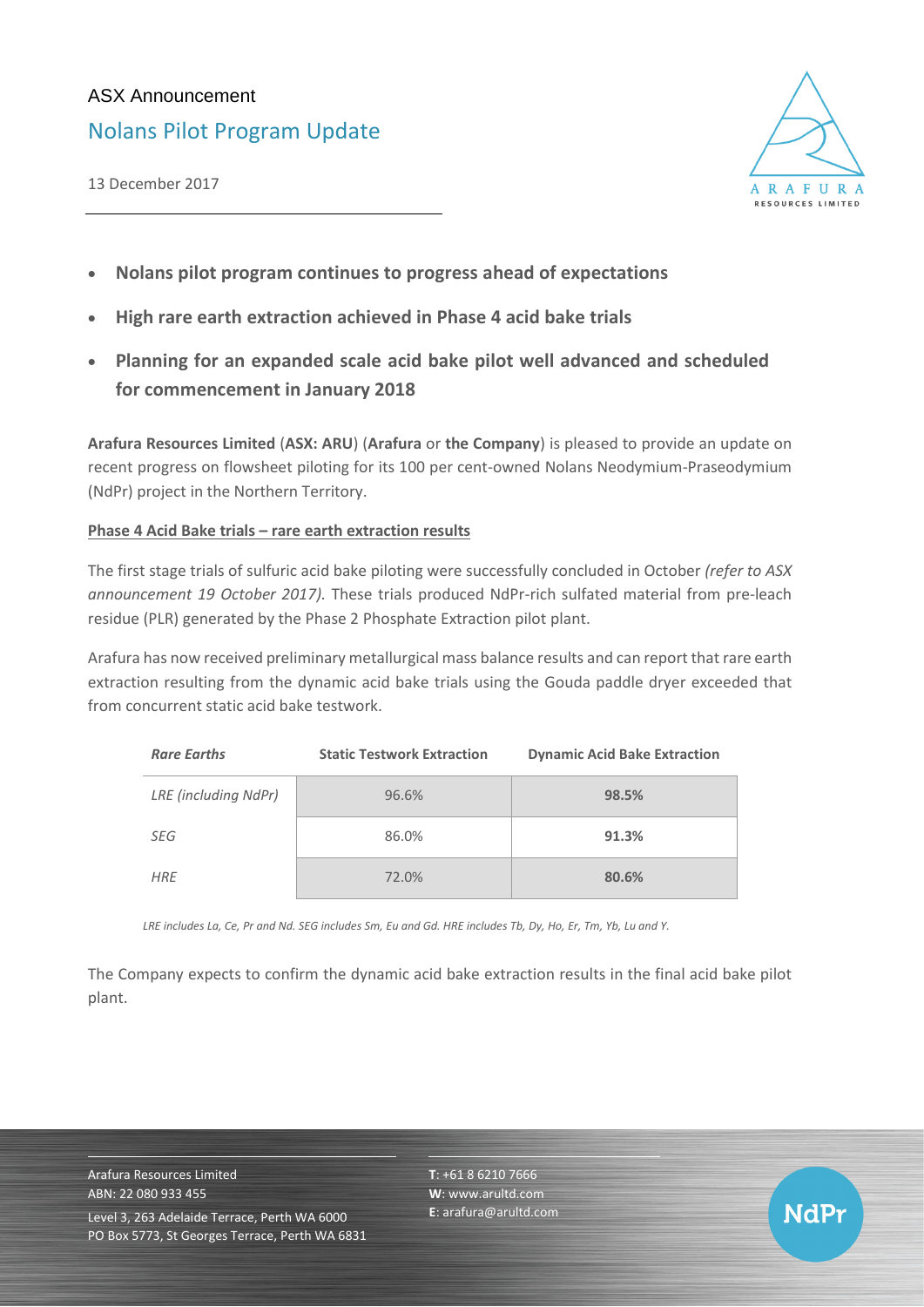### **Nolans Pilot Program Update**



### **Phase 4 Acid Bake pilot – final planning in full swing**

Arafura's extraction plant flowsheet achieves optimal hydrometallurgical performance using a low temperature bake (< 300°C) and therefore is able to use paddle dryer equipment rather than kilnbased equipment used by other rare earth projects, which operate at higher temperatures.

Discussions with equity financiers familiar with kiln-based equipment used by other rare earth projects indicated a preference to see Arafura further de-risk possible commissioning and operation of the acid bake process through an expanded program.

Following consultation between Arafura, equipment vendors and engineering groups, it was agreed to expand the Phase 4 program to acquire additional operational and design data for the project's Definitive Feasibility Study (DFS) and provide the opportunity to test alternative equipment to diversify supplier reliance.

The Company is pleased to advise that a second-hand paddle dryer has now been procured and delivered to Perth (see attached photos). It is currently being refurbished and is expected to be tested in January in advance of its use in the final acid bake pilot. A larger Gouda unit to the one successfully used in the first stage trials is also expected to arrive from Europe around the same time.

Arafura is targeting completion of all pilot programs by the middle of 2018 which, together with the DFS, will put the Company in a position to make a final investment decision on the project by the end of 2018.

The strength of Arafura's development program lies in the quality and quantity of engineering data collected from the pilot plant operation. This ensures that all key engineering and operational considerations are addressed prior to commissioning of the commercial facility.

To further reduce execution risk, the Company has and will continue to draw on independent expert advice and oversight of all pilot activities by specialist consultants and equipment vendors including SNC-Lavalin, Prayon Technologies, and ANDRITZ Gouda.

- ENDS -

#### **For further information contact: Media enquiries:**

Gavin Lockyer **Luke Forrestal** 

Managing Director Media & Capital Partners T: +61 8 6210 7666 M: +61 411 479 144